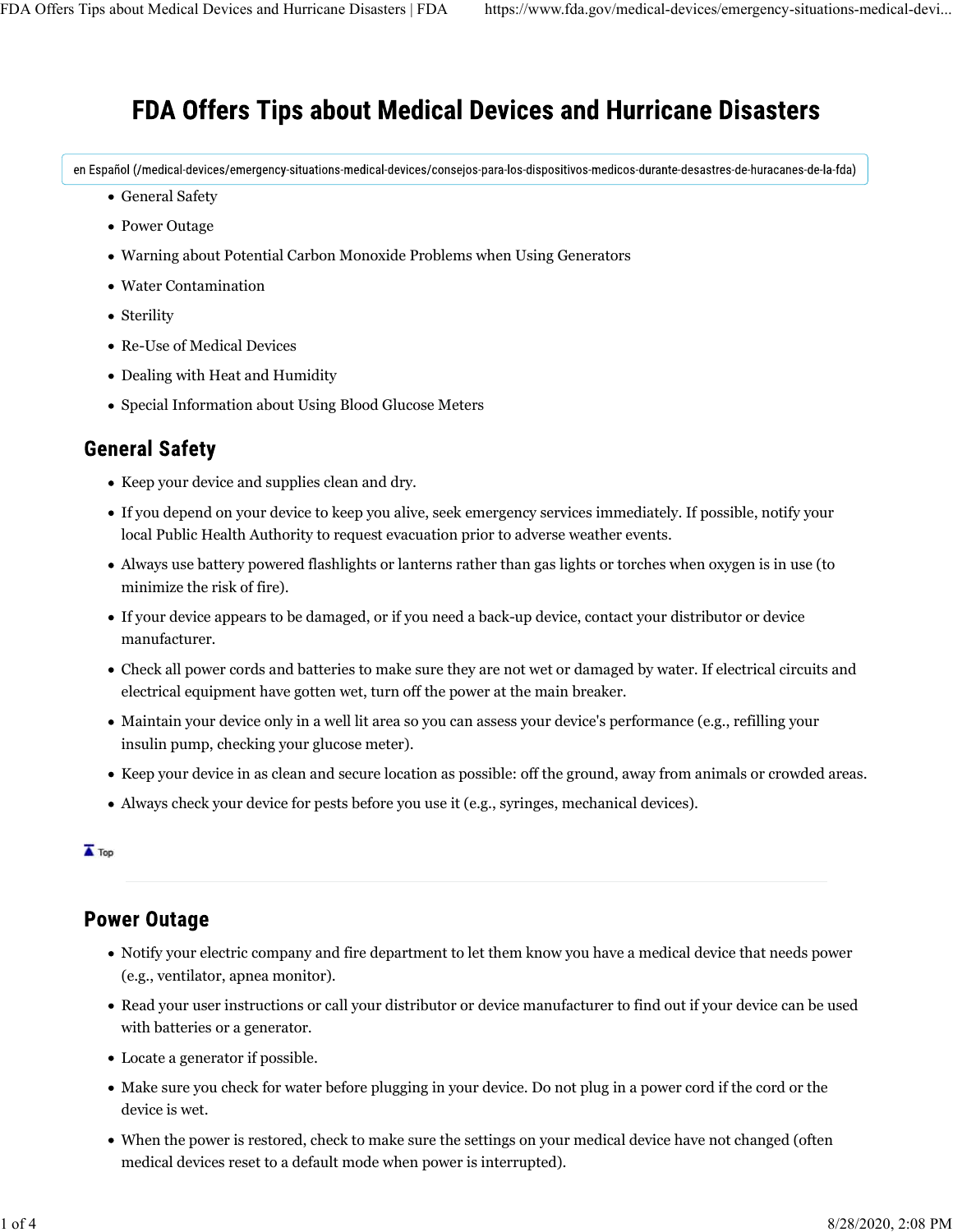$\overline{\blacktriangle}$  Top

# **Warning about Potential Carbon Monoxide Problems when Using Generators**

Since many medical devices used in the home require a source of electrical power, generators are often used to supply electricity during a general power outage. The following points should be followed to prevent carbon monoxide poisoning.

- Never run a generator, pressure washer, or any gasoline-powered engine inside a basement, garage, or other enclosed structure, even if the doors or windows are open, unless the equipment is professionally installed and vented.
- Never run a motor vehicle, generator, pressure washer, or any gasoline-powered engine outside an open window or door where exhaust can vent into an enclosed area.

 $\overline{\blacktriangle}$  Top

## **Water Contamination**

Some medical devices and equipment, such as dialyzers or IV pumps, require safe water in their use, cleaning, and maintenance.

Hurricanes, especially if accompanied by a tidal surge or flooding, can contaminate the public water supply. In the area hit by a hurricane, water treatment plants may not be operating; even if they are, storm damage and flooding can contaminate water lines.

Listen to and follow public announcements about the safety of the municipal water supply.

In an emergency situation, follow these steps to ensure that your water is safe for use with your medical device:

- Use only bottled, boiled, or treated water until your supply is tested and found safe.
- If you use bottled water, be sure it came from a safe source. If you do not know that the water came from a safe source, you should boil or treat it before you use it.
- Boiling water, when practical, is the preferred way to kill harmful bacteria and parasites. Bringing water to a rolling boil for 1 minute will kill most organisms.
- When boiling water is not practical, you can treat water with chlorine tablets, iodine tablets, or unscented household chlorine bleach (5.25% sodium hypochlorite). If you use chlorine tablets or iodine tablets, follow the directions that come with the packaging.
- If you use household chlorine bleach, add 1/8 teaspoon (~0.75 mL) of bleach per gallon of water if the water is clear. For cloudy water, add 1/4 teaspoon (~1.50 mL) of bleach per gallon. Mix the solution thoroughly and let it stand for about 30 minutes before using it.

#### **Note: Treating water with chlorine tablets, iodine tablets, or liquid bleach will not kill parasitic organisms.**

Use a bleach solution to rinse water containers before reusing them. Use water storage tanks and other types of containers with caution. For example, fire truck storage tanks and previously used cans or bottles may be contaminated with microbes or chemicals.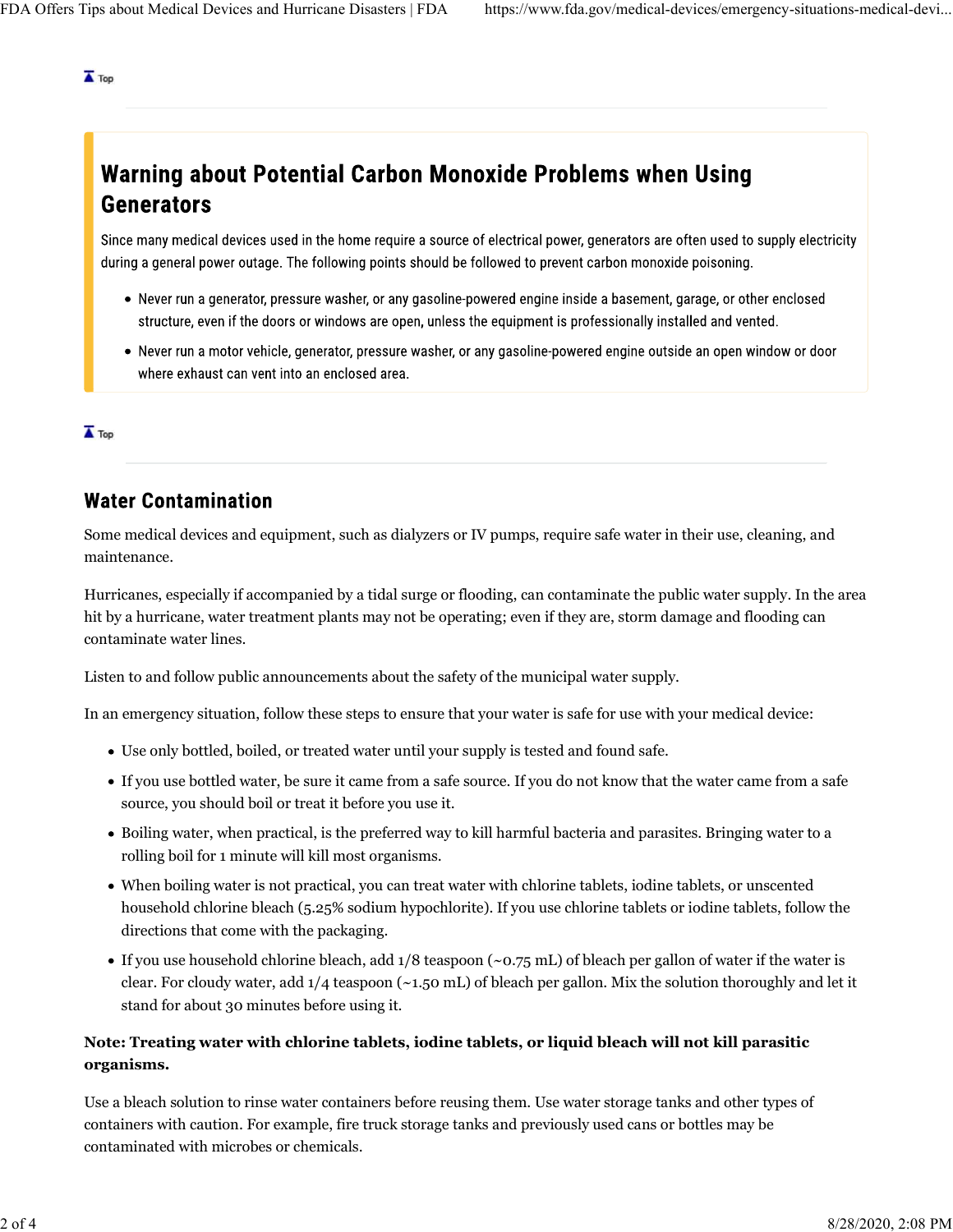For additional information on keeping water safe, see https://www.ready.gov/water (https://www.ready.gov/water)

 $\overline{\blacktriangle}$  Top

### **Sterility**

- When performing medical procedures, maintain a clean environment by using bleach, alcohol, or a disinfectant in the area you are working (e.g., catheter changes, dressing changes, suctioning).
- Check sterile packaging to make sure it is dry and intact (e.g., sterile gauze). If the packaging is wet or damaged, do not use the product inside.
- When you purchase supplies, always check the packaging to make sure it hasn't been damaged.

 $\overline{\blacktriangle}$  Top

### **Re-use of Medical Devices**

Do not reuse a medical device intended for single use.

If you find that you need additional single use products, contact a healthcare provider or emergency response personnel.

- If you need to reuse a device that is intended for multiple uses, the device must be cleaned and disinfected or sterilized according to the device manufacturer's instructions. Devices should not be boiled unless explicitly allowed on the product label or instructions for use.
- If you have supplies that are intended for multiple use with your medical device, follow the appropriate procedures for cleaning and disinfecting.
- If you need sterile water for cleaning, disinfecting, or sterilizing your device or its components, follow the above procedures for ensuring that your water is safe.

 $\overline{\blacktriangle}$  Top

## **Dealing with Heat and Humidity**

Heat and humidity can have an effect on home diagnostic test kits (including blood glucose tests used by people with diabetes). Test results may not be accurate. Read your owner's manual to make sure your test kit is performing properly.

## **Special Information about Using Blood Glucose Meters**

Heat and humidity can damage blood glucose meters and test strips.

If you use a blood glucose meter, check the meter and test strip package insert for information on use during unusual heat and humidity. Store and handle the meter and test strips according to the instructions. Perform quality-control checks to make sure that your home glucose testing is accurate and reliable.

To protect your device from heat and humidity, follow the steps below: